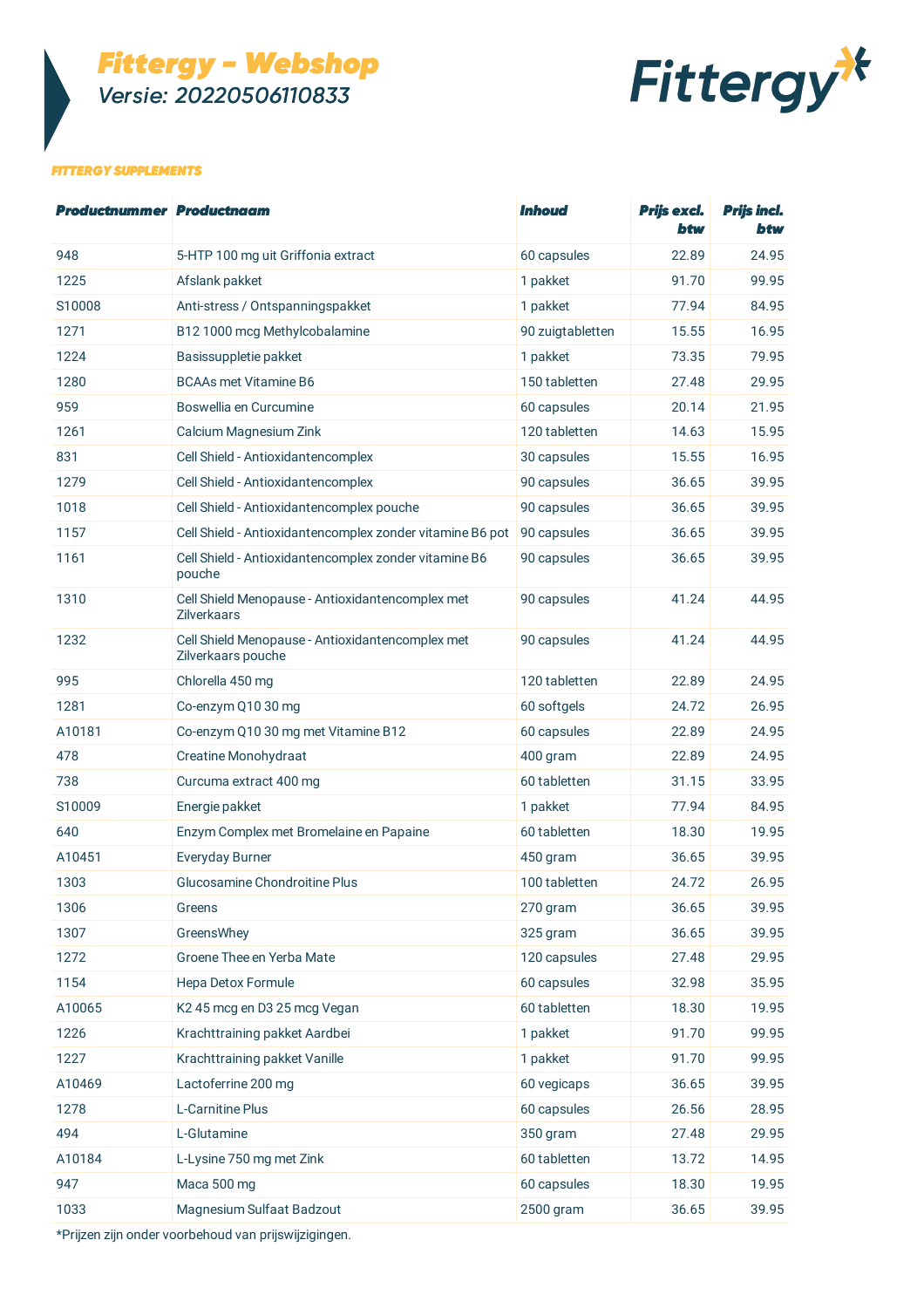## *FITTERGY SUPPLEMENTS*

| Productnummer Productnaam |                                       | <b>Inhoud</b>  | Prijs excl.<br>btw | <b>Prijs incl.</b><br>btw |
|---------------------------|---------------------------------------|----------------|--------------------|---------------------------|
| A10104                    | Magnesiumcitraat 200 mg               | 90 tabletten   | 16.47              | 17.95                     |
| 950                       | Magnesiumcitraat kuur 50 mg           | 300 tabletten  | 24.72              | 26.95                     |
| 819                       | Metabolic Muscle Formula              | 450 gram       | 51.33              | 55.95                     |
| 1322                      | MSM 600 mg                            | 90 capsules    | 18.30              | 19.95                     |
| A10436                    | Mucuna Pruriens                       | 60 vegicaps    | 27.48              | 29.95                     |
| A10406                    | <b>Multi Health Active Senior</b>     | 120 tabletten  | 45.83              | 49.95                     |
| A10392                    | Multi Health Active Senior            | 120 vegicaps   | 36.65              | 39.95                     |
| A10405                    | Multi Health Active Senior            | 60 tabletten   | 24.72              | 26.95                     |
| A10391                    | Multi Health Active Senior            | 60 vegicaps    | 21.06              | 22.95                     |
| A10411                    | Multi Health Compleet                 | 120 tabletten  | 33.90              | 36.95                     |
| A10397                    | Multi Health Compleet                 | 120 vegicaps   | 30.23              | 32.95                     |
| A10412                    | Multi Health Compleet                 | 60 tabletten   | 19.22              | 20.95                     |
| A10398                    | Multi Health Compleet                 | 60 vegicaps    | 16.47              | 17.95                     |
| A10404                    | Multi Health Forever Young            | 120 tabletten  | 45.83              | 49.95                     |
| A10390                    | Multi Health Forever Young            | 120 vegicaps   | 36.65              | 39.95                     |
| A10403                    | Multi Health Forever Young            | 60 tabletten   | 24.72              | 26.95                     |
| A10389                    | Multi Health Forever Young            | 60 vegicaps    | 21.06              | 22.95                     |
| A10402                    | Multi Health Man                      | 120 tabletten  | 45.83              | 49.95                     |
| A10388                    | Multi Health Man                      | 120 vegicaps   | 36.65              | 39.95                     |
| A10401                    | Multi Health Man                      | 60 tabletten   | 24.72              | 26.95                     |
| A10387                    | Multi Health Man                      | 60 vegicaps    | 21.06              | 22.95                     |
| A10410                    | Multi Health Sport                    | 120 tabletten  | 45.83              | 49.95                     |
| A10396                    | Multi Health Sport                    | 120 vegicaps   | 36.65              | 39.95                     |
| A10409                    | Multi Health Sport                    | 60 tabletten   | 24.72              | 26.95                     |
| A10395                    | Multi Health Sport                    | 60 vegicaps    | 21.06              | 22.95                     |
| A10408                    | Multi Health Vrouw                    | 120 tabletten  | 45.83              | 49.95                     |
| A10394                    | Multi Health Vrouw                    | 120 vegicaps   | 36.65              | 39.95                     |
| A10407                    | Multi Health Vrouw                    | 60 tabletten   | 24.72              | 26.95                     |
| A10393                    | Multi Health Vrouw                    | 60 vegicaps    | 21.06              | 22.95                     |
| A10414                    | Multi Health Zwanger                  | 120 tabletten  | 45.83              | 49.95                     |
| A10400                    | Multi Health Zwanger                  | 120 vegicaps   | 36.65              | 39.95                     |
| A10413                    | Multi Health Zwanger                  | 60 tabletten   | 24.72              | 26.95                     |
| A10399                    | Multi Health Zwanger                  | 60 vegicaps    | 21.06              | 22.95                     |
| A10180                    | Nootropic Brain Starter               | 60 capsules    | 27.48              | 29.95                     |
| A10178                    | Nootropic Recovery                    | 60 capsules    | 27.48              | 29.95                     |
| A10179                    | Nootropic Supercharge                 | 60 capsules    | 36.65              | 39.95                     |
| S10178                    | Nootropics Ritueel                    | 1 pakket       | 82.52              | 89.95                     |
| A10093                    | Omega 3 Vegan 150 mg DHA 75 mg EPA    | 60 gelcapsules | 21.06              | 22.95                     |
| 538                       | Pro Shaker Aardbei                    | 4000 gram      | 103.62             | 112.95                    |
| 539                       | Pro Shaker Banaan                     | 4000 gram      | 103.62             | 112.95                    |
| 499                       | Pro Shaker Vanille                    | 4000 gram      | 103.62             | 112.95                    |
| 502                       | Pro Whey Advanced isolate Vanille     | 1000 gram      | 45.83              | 49.95                     |
| 729                       | Pro Whey Superior Hydrolysate Aardbei | 1000 gram      | 45.83              | 49.95                     |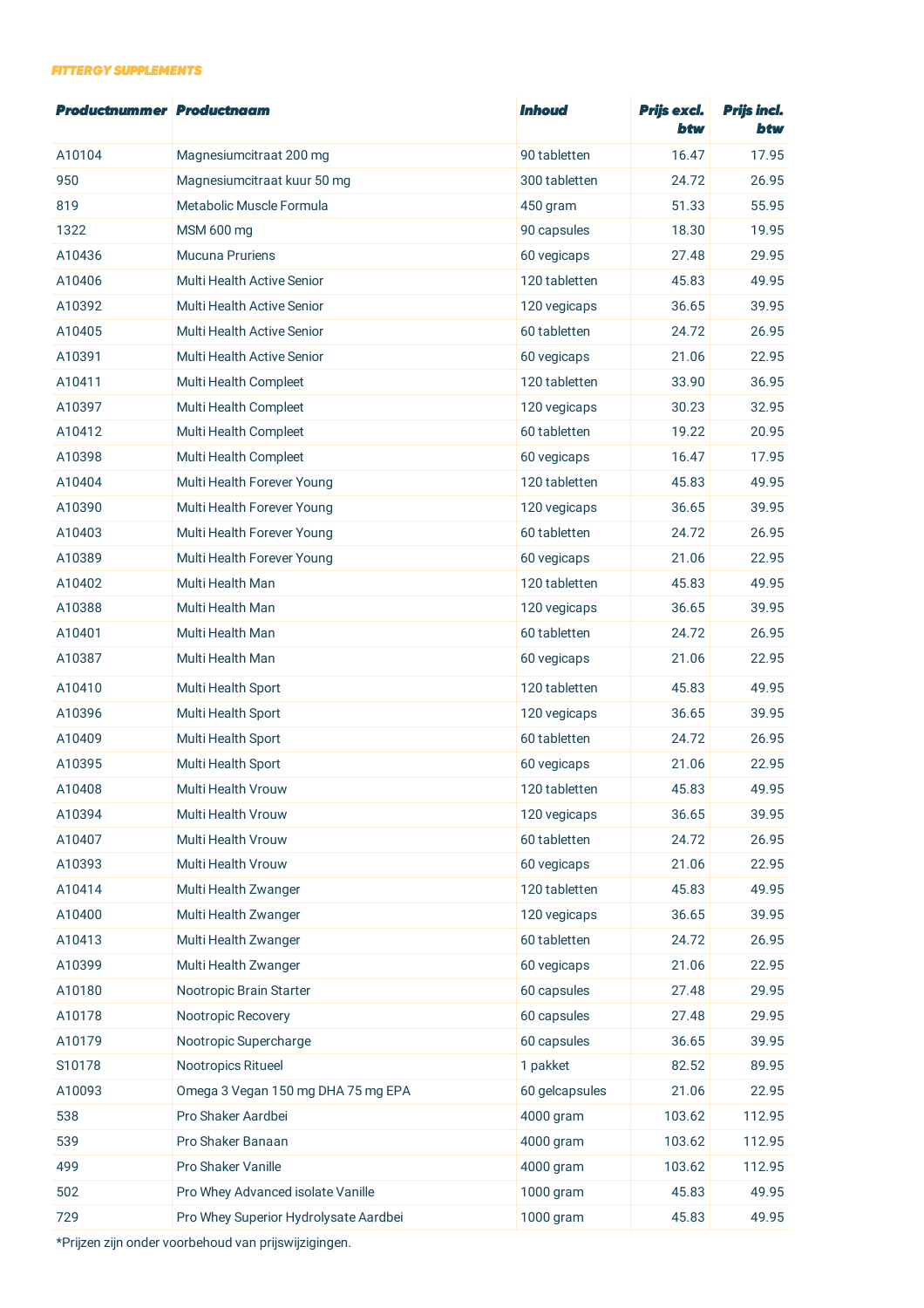## *FITTERGY SUPPLEMENTS*

| <b>Productnummer Productnaam</b> |                                       | <b>Inhoud</b> | Prijs excl.<br>btw | <b>Prijs incl.</b><br>btw |
|----------------------------------|---------------------------------------|---------------|--------------------|---------------------------|
| 503                              | Pro Whey Superior Hydrolysate Vanille | 1000 gram     | 45.83              | 49.95                     |
| 1163                             | <b>Probiotica Plus</b>                | 60 capsules   | 27.48              | 29.95                     |
| 1049                             | Psyllium Husk vezels                  | 350 gram      | 21.06              | 22.95                     |
| 970                              | Resveratrol 40 mg                     | 60 tabletten  | 16.47              | 17.95                     |
| A10182                           | <b>Resveratrol Complex</b>            | 60 capsules   | 21.06              | 22.95                     |
| 1282                             | Rhodiola 500 mg                       | 60 capsules   | 27.48              | 29.95                     |
| A10440                           | Studeer en Focus Complex              | 60 vegicaps   | 22.89              | 24.95                     |
| 834                              | Taurine 500 mg                        | 120 tabletten | 21.06              | 22.95                     |
| 483                              | Visolie 1000 mg 30%                   | 120 softgels  | 16.47              | 17.95                     |
| 971                              | Visolie 1000 mg 30%                   | 180 softgels  | 22.89              | 24.95                     |
| 1269                             | Visolie 1000 mg 60%                   | 180 softgels  | 55.00              | 59.95                     |
| 1268                             | Visolie 1000 mg 60%                   | 60 softgels   | 21.06              | 22.95                     |
| 1292                             | Visolie 1000 mg 60% met Choline       | 180 softgels  | 55.00              | 59.95                     |
| 1291                             | Visolie 1000 mg 60% met Choline       | 60 softgels   | 23.81              | 25.95                     |
| 899                              | Visolie 1000 mg 60% pouche            | 180 softgels  | 55.00              | 59.95                     |
| 1091                             | Vitamine C1000 met Bioflavonoiden     | 120 tabletten | 18.30              | 19.95                     |
| 491                              | Vitamine C500 met Bioflavonoiden      | 120 tabletten | 16.47              | 17.95                     |
| 1283                             | Vitamine D3 25 mcg met zink           | 180 tabletten | 27.48              | 29.95                     |
| 1284                             | Vitamine D3 25 mcg met zink           | 60 tabletten  | 12.80              | 13.95                     |
| A10439                           | Vitamine D3 25mcg Vegan               | 60 tabletten  | 9.13               | 9.95                      |
| 1294                             | Vitamine D3 50 mcg met zink           | 100 tabletten | 18.30              | 19.95                     |
| 1173                             | Vitamine D3 75 mcg met Zink           | 60 tabletten  | 20.14              | 21.95                     |
| S10123                           | Weerstandpakket                       | 1 pakket      | 73.35              | 79.95                     |

\*Prijzen zijn onder voorbehoud van prijswijzigingen.

## *SPORTVASTEN*

| <b>Productnummer Productnaam</b> |                                    | <b>Inhoud</b>             | Prijs excl.<br>btw | <b>Prijs incl.</b><br>btw |
|----------------------------------|------------------------------------|---------------------------|--------------------|---------------------------|
| S <sub>10115</sub>               | Keep The Switch mini kuur Aardbei  | 1 maand                   | 40.32              | 43.95                     |
| S <sub>10116</sub>               | Keep The Switch mini kuur Aardbei  | 1 maand                   | 40.32              | 43.95                     |
| S <sub>10113</sub>               | Keep The Switch mini kuur Aardbei  | 3 maanden<br>voordeelpack | 100.87             | 109.95                    |
| S <sub>10114</sub>               | Keep The Switch mini kuur Aardbei  | 3 maanden<br>voordeelpack | 89.62              | 97.69                     |
| S <sub>10117</sub>               | Keep The Switch mini kuur Original | 1 maand                   | 40.32              | 43.95                     |
| S <sub>10118</sub>               | Keep The Switch mini kuur Original | 1 maand                   | 40.32              | 43.95                     |